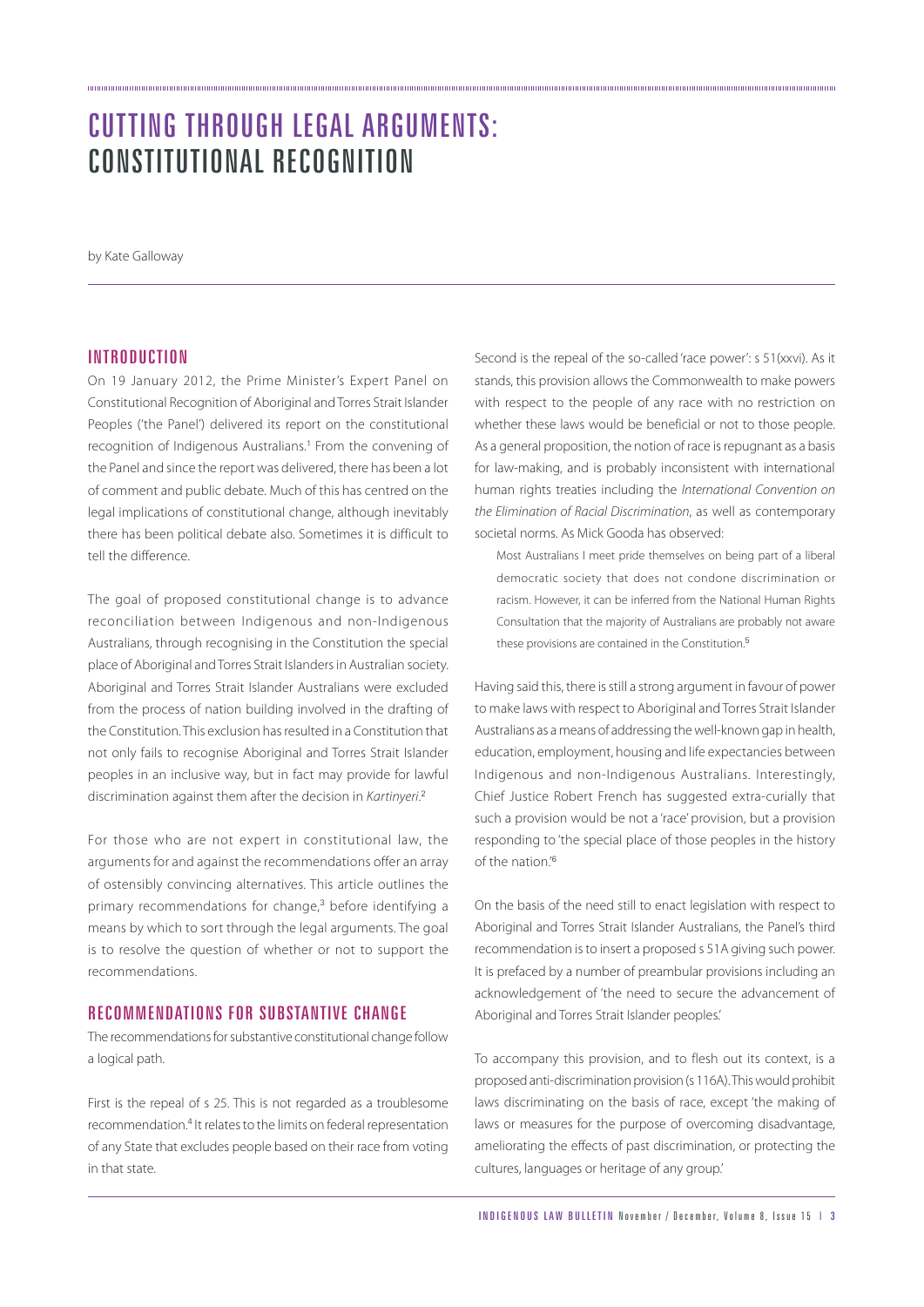Finally, is the recommendation for a new s 127A recognising Aboriginal and Torres Strait Islander languages. This is considered likely to have a declaratory rather than substantive effect.

#### **ARGUMENTS**

The report was well-received in many quarters, though there has been legal debate in particular about the 'race' power and antidiscrimination provision. Anne Twomey for example has suggested that it may be preferable to remove race from the Constitution altogether.<sup>7</sup>

Broadly speaking in the public domain, and for those not expert in constitutional law, these debates can be considered within three categories. First is the argument that the breadth of the proposed provisions means that we do not know how they will be interpreted in future. There is a concern that the Commonwealth will derive more power than is anticipated. Some find laws for 'the advancement' of peoples as ambiguous, and have difficulty in pinning down a meaning. It may be clear in lay terms, but to use such a broad phrase to support the making of a law is considered contentious.

**The Panel recommendations offer a once-in-a-lifetime opportunity to advance reconciliation and human rights through important Constitutional change.**

It is entirely possible that the proposals may be interpreted to give more power than is anticipated. But that is no different from many other constitutional powers. One only has to consider the external affairs power and the corporations power as examples. It is unlikely that the authors of the Constitution would have expected these powers to be used so extensively to legislate in so many areas. This is somewhat of a misleading argument simply because we cannot ever know what a future court will find, or how it will interpret any constitutional provisions. Any new law stands to be challenged as its meaning and the boundaries of its operation come to be established through judicial interpretation.

In terms of the meaning of 'advancement' or the context of 'beneficial laws', I would expect that longstanding human rights jurisprudence can offer sufficient guidance on the meaning of such a provision, which finds, it seems, parallels in other constitutions and at international law.<sup>8</sup>

Secondly, is the '100 steps too far' or 'one-clause bill of rights' argument. I see this as reflecting an inherently conservative understanding of our Constitution. While this overlaps to some extent with the issue of interpretation above, it also reflects the existing nature of our Constitution as overwhelmingly a blueprint for governance, without any explicit human rights. Again, I see no need to be afraid of addressing human rights within our Constitution. This would accord with Australia's international human rights obligations, and jurisprudentially, represents a valid constitutional undertaking.

These two arguments include the warning that there 'will be legal challenges'. This is no argument at all, in my view. Any change is likely to attract legal challenge. That is the nature of the law. Opposing change citing that there 'will be legal challenges' is really nothing more than fear mongering.

Thirdly is that the proposals are too complex and therefore will fail at referendum. The way to a successful vote, on this argument, is by putting as simple a proposition as possible. Usually this is framed as a provision 'recognising' Aboriginal and Torres Strait Islander Australians. But what would this look like? How would it be phrased, and what would it mean? Back to square one... In fact, the Panel has investigated this, and has recommended how such recognition could look within our Constitution. We now have something to work with.

It should be noted also that it is not the simplicity or otherwise of proposed changes that has been shown to pass Australian referenda, but rather it is political bipartisanship. If the 'experts'—and politicians—keep telling the public that the recommendations are 'too complex to pass' then by definition there is no bipartisanship. It simply demonstrates an unwillingness to implement the goals of the process. Instead of becoming obstructed by these objections, I suggest that it would be more productive to remember what we have set out to do. Indeed National Congress has called on 'the Parliament to remain open to additional means of achieving reform including legislation, a treaty, and genuine implementation of the UN Declaration of the Rights of Indigenous Peoples.'<sup>9</sup>

#### RECOGNITION AS THE GOAL

Many of the responses to the Panel's report have been based on legal argument. This is because lawyers are argumentative people. The law is never truly settled and is always open to challenge and re-interpretation. On this basis, it can be difficult to assess which argument is legally 'correct', or how courts of the future will read the Constitution. It is difficult to calculate the 'legal risk' in making the proposed changes.

To resolve this, legal argument must be put in context of the purpose of the recognition process. As Noel Pearson points out,